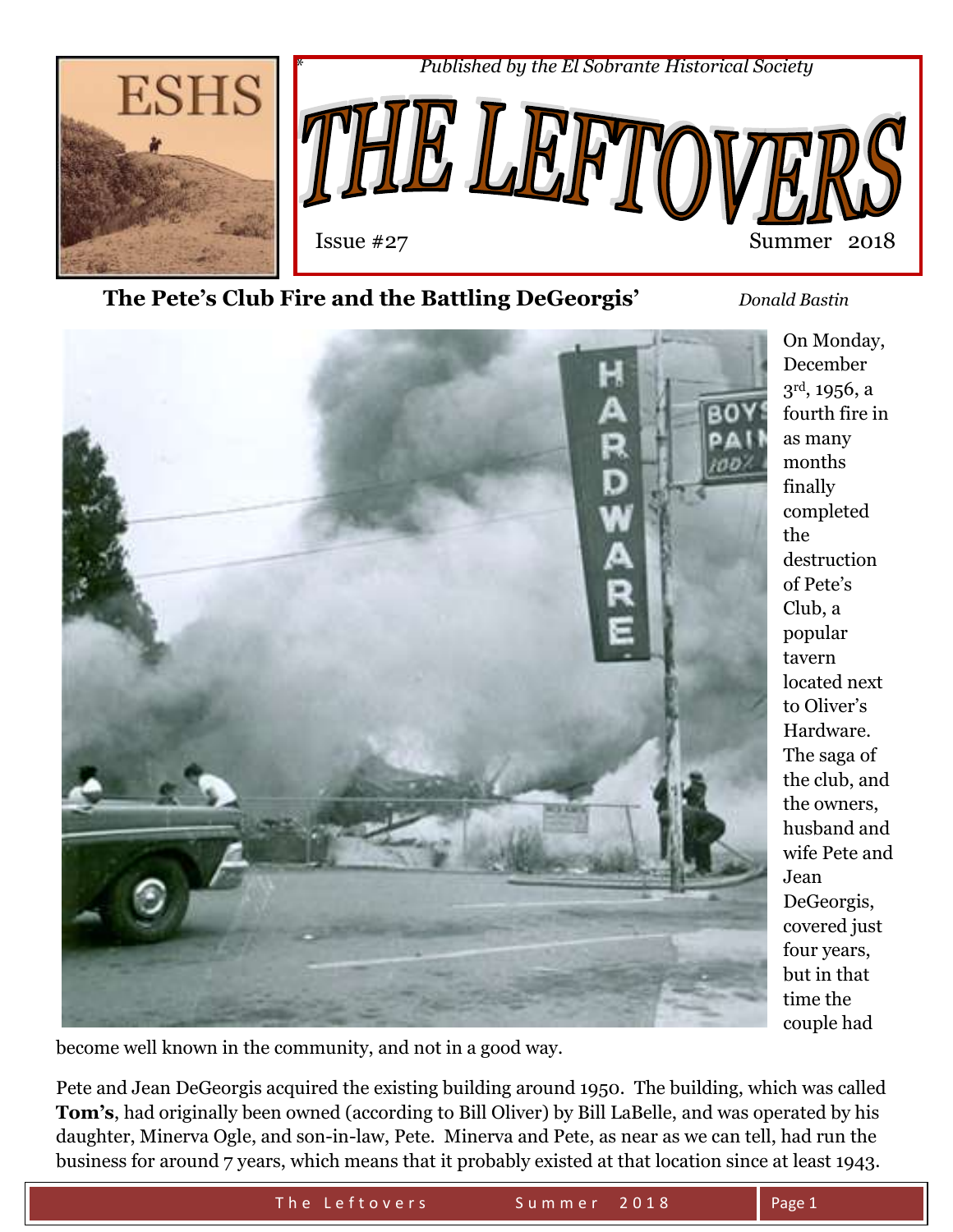

Upon Bill's death, the building itself was left to his second wife Elizabeth. The business went to his daughter, Minerva, which led to hard feelings and lawsuits.

*This picture dates to* 

*around 1948. Tom's Tavern is across the street from Oliver's Union station and just next to Oliver's Hardware. The name "Tom's" can just be made out behind the telephone pole.*

Upon resolution of the conflict, Minerva, and her husband bought a parcel across the street, and, in August of 1950, opened a new bar and delicatessen, and named it, you guessed it, **Tom's.** This bar later changed hands and acquired the name by which it is known today, Rancho Liquors. In the photo at right we see the familiar "ranchhouse" structure, with the red tile overhang (which was removed recently). The inside still retains its original "wild west atmosphere," which is described in the El Sobrante Herald of August 3, 1950.



So who was Tom? No one seems to know. According to Bill Oliver, Tom's was originally the bar that was bought by Ed Banducci around 1938, and was re-named Ed's. But as to the identity of Tom, Bill had no clue.

In any case, around the time that Minerva and Pete Ogle were constructing a new "Tom's" across the



street from the old place, Pete and Jean DeGeorgis acquired the original Tom's Tavern and re-named it Pete's Club. The photo at left was taken in 1953.

Pete and Jean had a very stormy relationship. In one incident, vividly

described by both Bill Oliver and pioneer Ed Campbell, Jean was chasing Pete in her Kaiser-Frazier automobile (the car is visible in this photo, just under the word "Club.") Pete just managed to run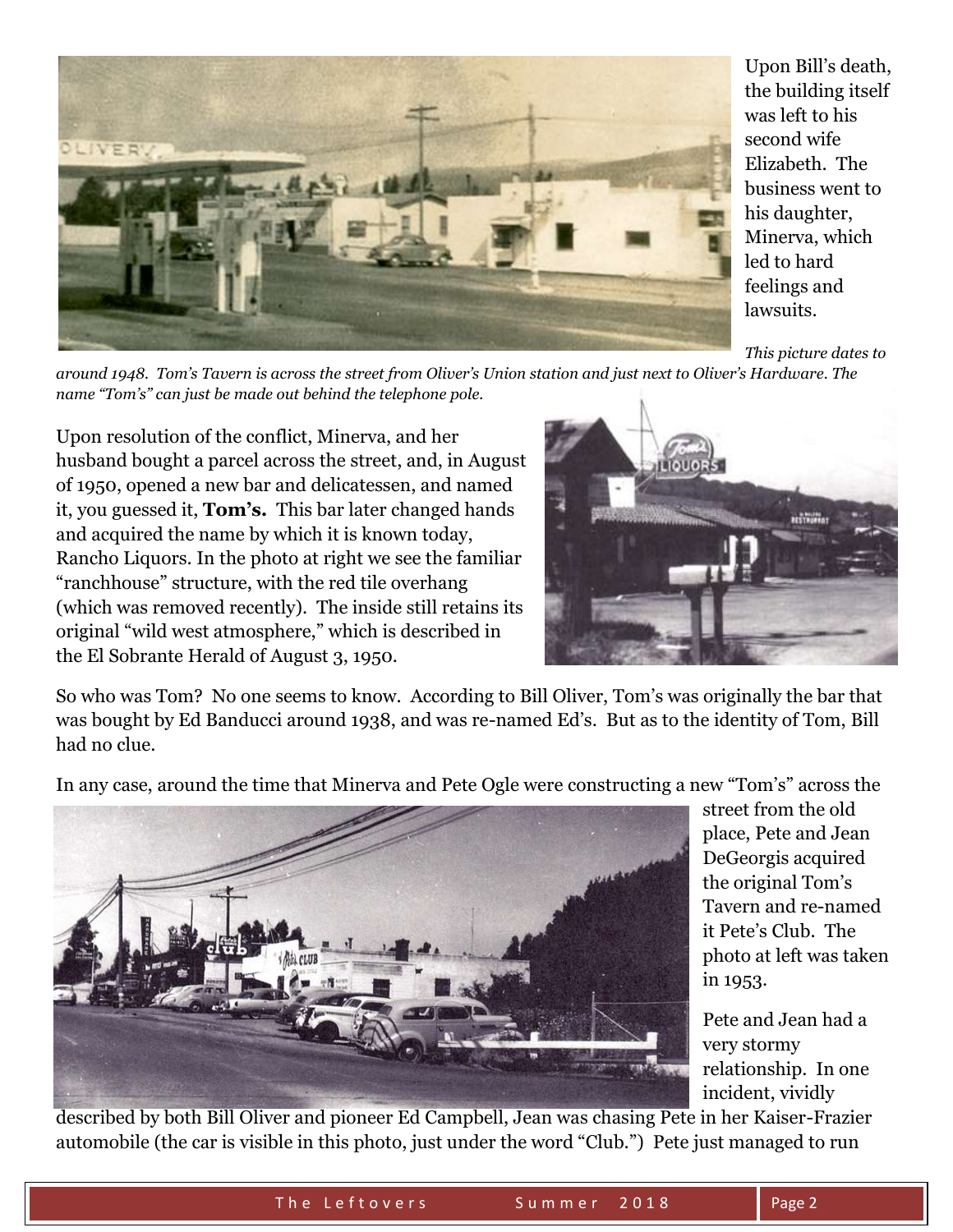inside the club when Jean's car hit the telephone pole parking barrier and flew up into the air, hitting the front of the building. Both Bill and Ed were nearby that day and actually witnessed the event. But all the old-timers were aware of the story. Ed related that Jean tried to buy a shotgun from Bill's hardware store, though he didn't know whether she actually was sold the gun. He was afraid that she would kill Pete. On another occasion, Bill remembered walking into Pete's place and finding Pete behind the bar with a big bandage on his eye. He asked if he and "Jeannie" had had a fight, to which Pete responded "Oh yeah, but you oughta see Jeannie."

On Wednesday, August 15, 1956, a fire broke out in Pete's Club and severely damaged the building, which was described as "gutted," (though not a total loss). Arson was immediately suspected. Just two days prior, two separate fires were discovered and extinguished by the local fire department. The Sheriff's Department, the Fire Department, and an investigator from the National Board of Fire Underwriters launched an investigation. Two weeks later, charges were brought against both Pete and Jean, who remained at liberty on posting of \$1000.00 bail each. A hearing, before local Justice of the Peace Wilson Locke was scheduled in September.

At the hearing in September, Judge Locke dismissed the case against Pete DeGeorgis for lack of evidence. However, he found that the evidence against his wife was compelling, and bound her over to trial in the Superior Court. It was while Jean DeGeorgis was awaiting trial that the last fire took place.

The fire in early December completed the destruction of the club building. El Sobrante chief Charlie Matteson declared that the structure was now "beyond repair." Again, the circumstances of the blaze were very suspicious, as the building had been unoccupied for months and electrical service



had been turned off. Chief Matteson again offered his opinion that the fire was of "incendiary origin," and, again, Sheriff's investigators were called in to probe the cause of this latest blaze. In the meantime, Jean DeGeorgis remained at liberty, awaiting her trial regarding the three fires that had occurred in August. It remained unclear whether a fourth arson charge would be added to the case.

In late January, 1957, following a 2-day hearing, Superior Court Judge Homer Patterson dismissed the charges against Jean DeGeorgis (no fourth charge was added). While he offered his opinion that the August fires were "incendiary in nature," he declared that the prosecution had not shown that Mrs. DeGeorgeis "had the opportunity" to set them. Further, it was not shown that she had any motive, as she would not have profited from any insurance payment (the building was apparently leased). Nonetheless, the D.A. argued that Mrs. De Georgis was "the only person in a position to start the fires." Apparently, the "bad blood" between the DeGeorgis couple was not taken into account as a motive for the arson. In any case, with the destruction of Pete's Club and the resolution of the trial, we hear no more of Pete and Jean DeGeorgis in the history of El Sobrante.

Most locals (including Chief Matteson) believed that Jean was guilty of setting the fires that destroyed her club. She had certainly demonstrated that she was of a volatile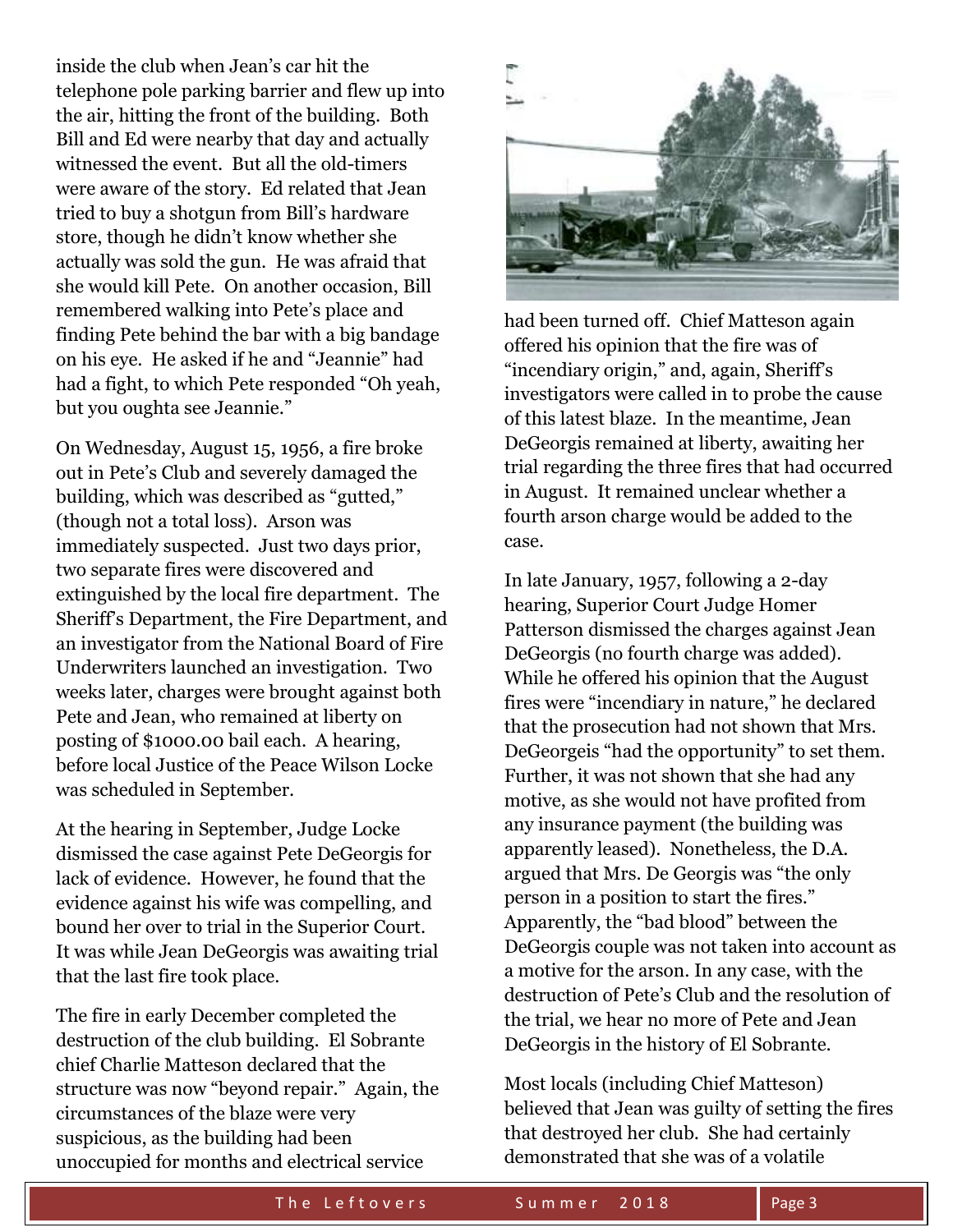character and was erratic enough to act out of sheer spite. The attention that Jean brought on herself may have been a factor in the apparent lack of interest in any other suspect.

While the prosecution had argued that Mrs. De Georgis "was the only person in a position to start the fires," this may not have been entirely true. Recall that, according to Bill Oliver, the owner of the building had been Elizabeth LaBelle, wife of the original owner, Bill LaBelle, and stepmother to Bill's daughter, Minerva. According (again) to Bill Oliver, the animosity between Elizabeth and her stepdaughter was pretty serious. Apparently, it was serious enough that Elizabeth had reported to the authorities that Minerva had engaged in some questionable business practices. Bill remembered that this had ended up costing Minerva \$20,000! This was "a ton of money" in those days, Bill added. So, if Minerva was still stewing about her loss in 1956, she was just across the street, in Tom's bar.

In any case, while everyone suspected arson in the destruction of Pete's Club, no one was ever convicted of the act. Just one of El Sobrante's mysteries.

# **April 1, 1964—El Sobrante Marks a Milestone—Gets Own Postal Cancellation Mark**



While a new post office opened in El Sobrante in 1957, it was not until 1964 that the community was granted "postal identity" with the award of its own postal cancellation mark.

The postmaster, Gust Allyn, singled out El Sobrante Herald editor, Ed Galli, "as having

been instrumental in paving the way for this new identifying postal service." Raymond Germain, Assistant to the Director of the San Francisco Region U.S. Post Office Department, added that "The postal identity of any community marks its recognized autonomy, and El Sobrante is to be praised for wanting its own name to appear on all mail cancelled at this branch office."

El Sobrante, it seems, was growing up. The Herald article covering this milestone noted that: "El Sobrante has been recognized as one of the East Bay communities which, through its rapid growth, demands postal recognition. . . . It also marks the geographic separation on the postal level, from any other community in California. From now on, all mail cancelled here will read on the stamp, EL SOBRANTE, CALIFORNIA."

While El Sobrante never managed to incorporate, still, it has developed its own unique identity as a vibrant community in Contra Costa County. Over 50 years ago, the U.S Post Office agreed.

## **Recent Acquisitions**

This interesting little volume was donated by local resident, Joan Drees.

Published in 1914, in San Francisco, it is titled *The Thinkograph,* and is a collection of the first 5 monthly magazines of that name. Research reveals that there were



apparently 4 such volumes published, through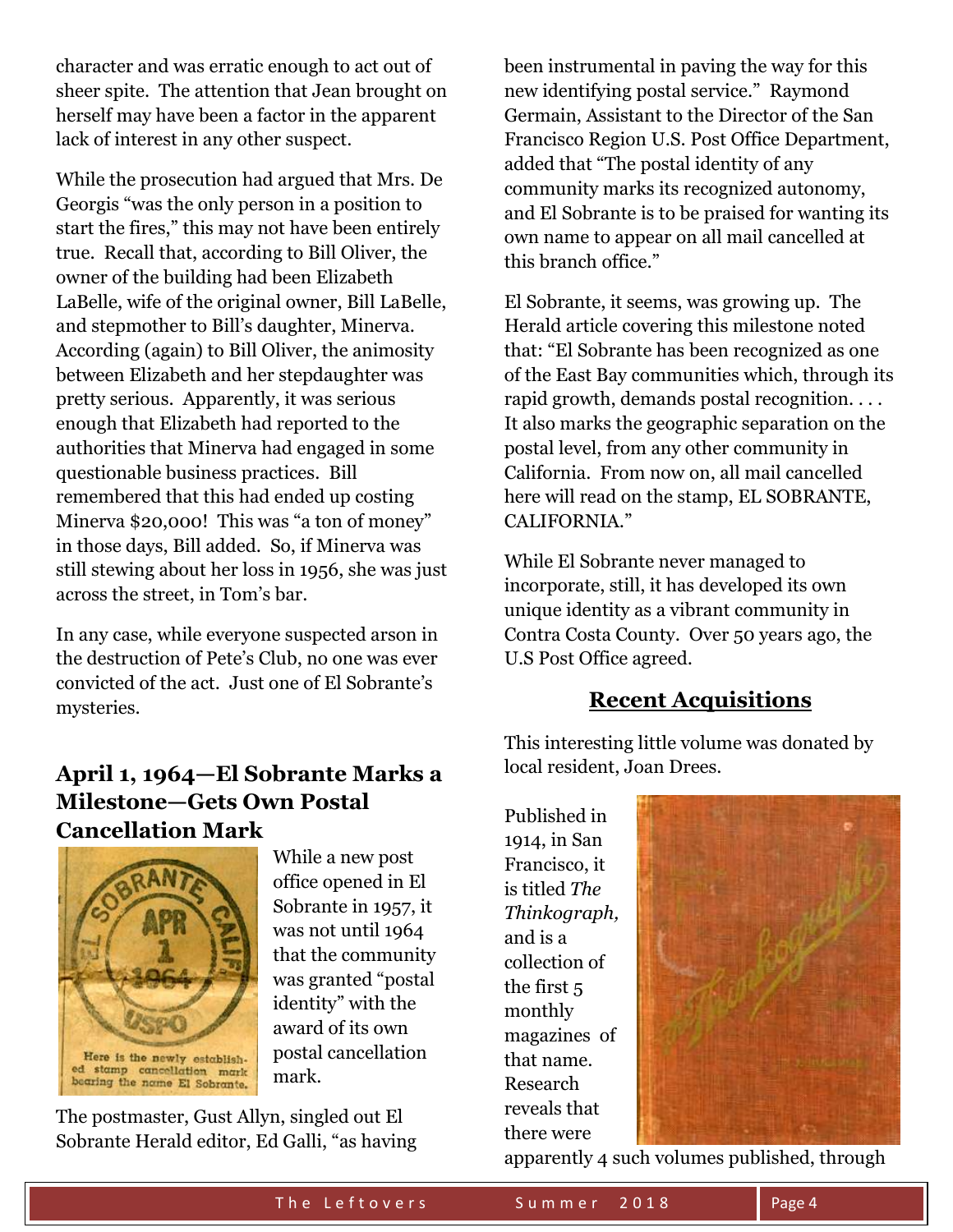1916, when the publication seems to have gone out of business.

The editor is F. J. Hulaniski, who will be familiar to those of you who are true local history buffs. Hulaniski edited a popular history of Contra Costa County, which was published in 1917.

The publication is somewhat hard to describe, but is full of witticisms and humorous articles (humorous at least in the style of the time). Here are some examples:

*"One fairly good argument in favor of prohibition is that all the bartenders, bums, and prostitutes are against it."*

*"Banker Chas. W. Morse is an ungrateful man. He was pardoned out of the pen to die and then went off and got well."*

*"The suffragette she threw and threw Her brickbats, but alas! Although she stood eight feet away She missed the window glass."*



There are also several very favorable articles on the city of

Richmond, which was viewed as a rising star in the bay area.

In those days, it seems, a town full of smokestacks was seen as a positive sign of economic vitality.

All in all, this small book is a valuable addition to our collection, as it provides a peek into the attitudes and opinions of the local California male (I could find nothing written by a woman) of a hundred years ago.



This photograph is one of 4 that were donated by Joanne Dowell of Crockett, California. All the photos were taken in 1939 and show the buildings and vehicles associated with a business known as the "El Sobrante Dairy." This operation was apparently located just off Argyle Road, which branches off Maloney Road (Appian Way) roughly across from where the Post Office stands today. This business was quite unknown to us, and it also represents one of the earliest uses of the name "El Sobrante" in the business name. According to Society member and local historian Roxy Miravalle, the residents of the address listed for the dairy were Grover and Stella Dean. Stella may have been the actual operator of the business, as she is listed, in the 1940 census, as a "farmerette," while her husband has an unrelated occupation. The dairy consisted of one bull and 17 cows. The business is listed for sale in the 1941 edition of the Oakland Tribune. It is unknown whether someone else owned the dairy prior to or after the Deans. **Nice Work Roxy!**



This copy of the El Sobrante Herald, dated April 2, 1964 was donated by Society member Emil